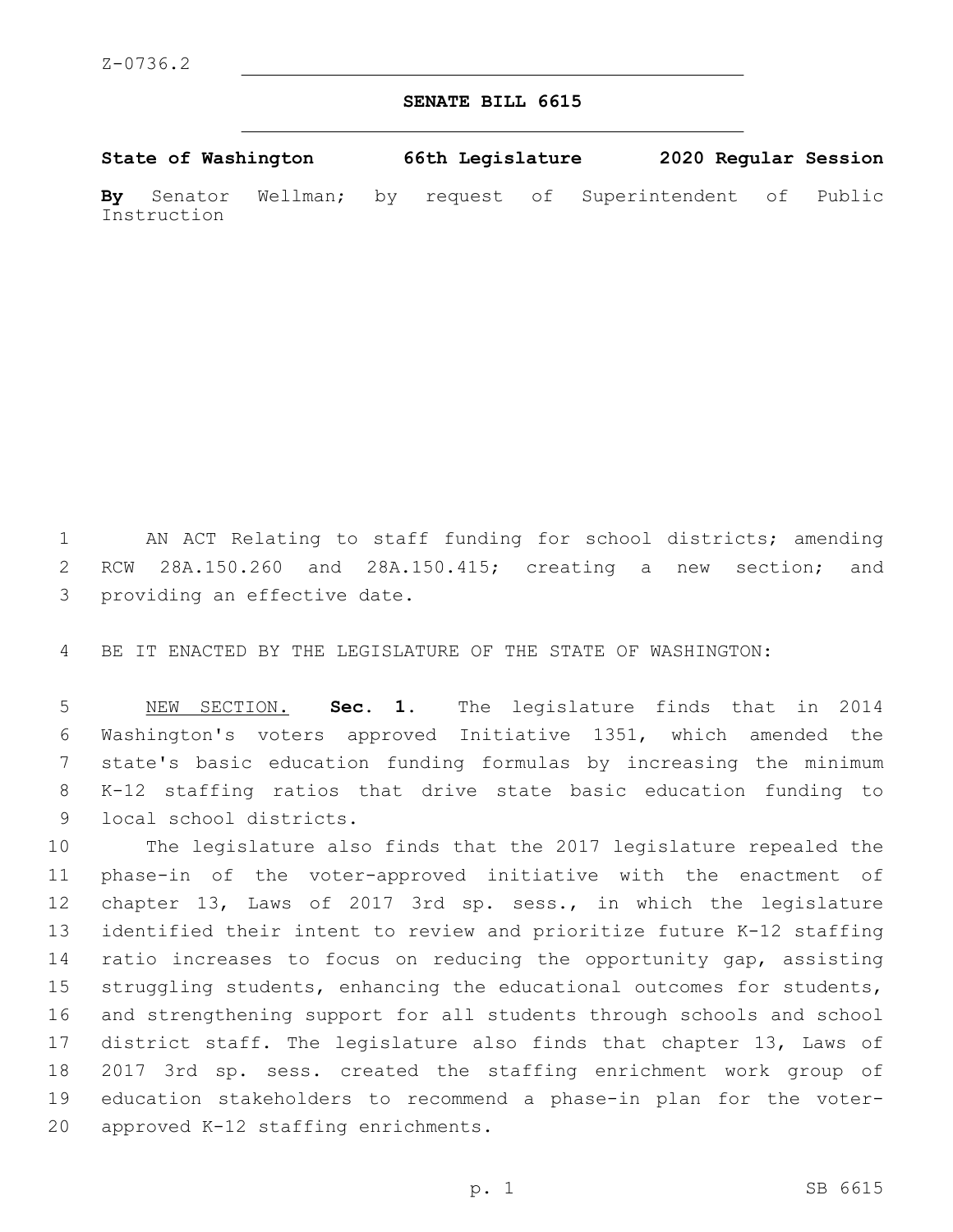The legislature intends to reestablish a phase-in schedule for the K-12 staffing enhancements approved by voters by focusing first on meeting students' needs for safety as well as mental, social, emotional, and behavioral health, by providing impactful professional development to all staff and by increasing the flexibility, transparency, and accountability of local communities.

 The legislature finds that the current staffing ratios result from a legislatively commissioned study by Miller and Associates in 1975 to conduct an extensive study of problems related to common school financing and operations. The legislature finds that the recommendations of this report, which were adopted into law in the basic education act of 1977 (section 5, chapter 359, Laws of 1977 1st ex. sess.), proposed a new funding formula of fifty certificated instructional staff per one thousand students and 16.67 classified staff per one thousand students based upon the actual staffing ratios of a survey of a subset of districts in school year 1974–75. The legislature finds only three components of the basic education staffing ratios have been increased above this level: Kindergarten through third grade class size reductions; increases to guidance counselors; and the addition of a proportion of an elementary parent 21 involvement coordinator.

 The legislature intends to modernize the K-12 staffing ratios and provide funding for the program of basic education that reflects the current needs of students and the legislatively created programmatic 25 requirements for a basic education.

 **Sec. 2.** RCW 28A.150.260 and 2018 c 266 s 101 are each amended to 27 read as follows:

 The purpose of this section is to provide for the allocation of state funding that the legislature deems necessary to support school districts in offering the minimum instructional program of basic education under RCW 28A.150.220. The allocation shall be determined as follows:32

 (1) The governor shall and the superintendent of public instruction may recommend to the legislature a formula for the distribution of a basic education instructional allocation for each 36 common school district.

 (2)(a) The distribution formula under this section shall be for allocation purposes only. Except as may be required under subsections (4)(b) and (c) and (9) of this section, chapter 28A.155, 28A.165,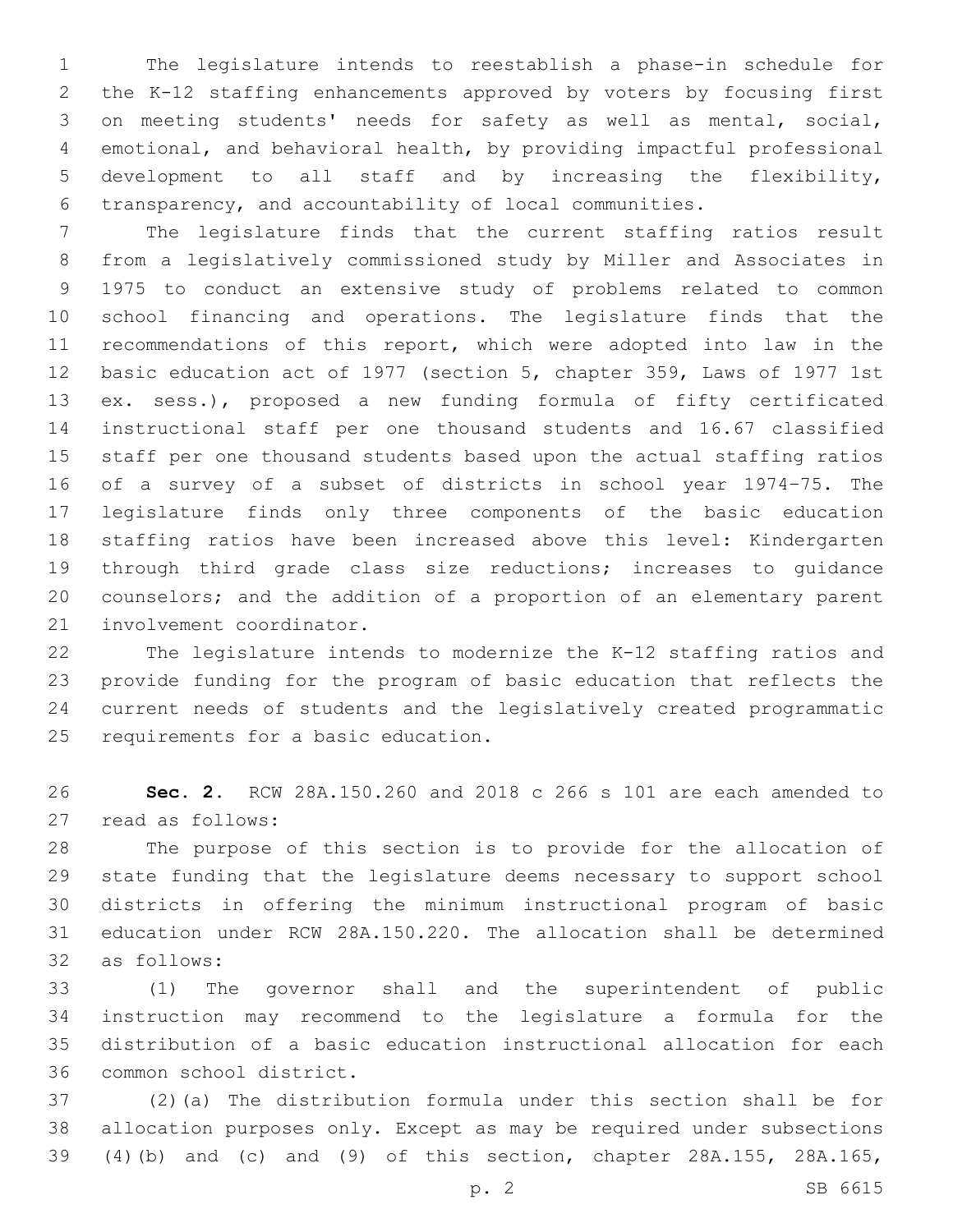28A.180, or 28A.185 RCW, or federal laws and regulations, nothing in this section requires school districts to use basic education instructional funds to implement a particular instructional approach or service. Nothing in this section requires school districts to maintain a particular classroom teacher-to-student ratio or other staff-to-student ratio or to use allocated funds to pay for particular types or classifications of staff. Nothing in this section entitles an individual teacher to a particular teacher planning 9 period.

 (b) To promote transparency in state funding allocations, the superintendent of public instruction must report state per-pupil allocations for each school district for the general apportionment, special education, learning assistance, transitional bilingual, highly capable, and career and technical education programs. The superintendent must also report state general apportionment per-pupil allocations by grade for each school district. The superintendent must report this information in a user-friendly format on the main page of the office's web site and on school district apportionment reports. School districts must include a link to the superintendent's per-pupil allocations report on the main page of the school district's web site. In addition, the budget documents published by the legislature for the enacted omnibus operating appropriations act must report statewide average per-pupil allocations for general apportionment and the categorical programs listed in this subsection.

 (3)(a) To the extent the technical details of the formula have been adopted by the legislature and except when specifically provided as a school district allocation, the distribution formula for the basic education instructional allocation shall be based on minimum staffing and nonstaff costs the legislature deems necessary to support instruction and operations in prototypical schools serving high, middle, and elementary school students as provided in this section. The use of prototypical schools for the distribution formula does not constitute legislative intent that schools should be operated or structured in a similar fashion as the prototypes. Prototypical schools illustrate the level of resources needed to operate a school of a particular size with particular types and grade levels of students using commonly understood terms and inputs, such as class size, hours of instruction, and various categories of school staff. It is the intent that the funding allocations to school districts be adjusted from the school prototypes based on the actual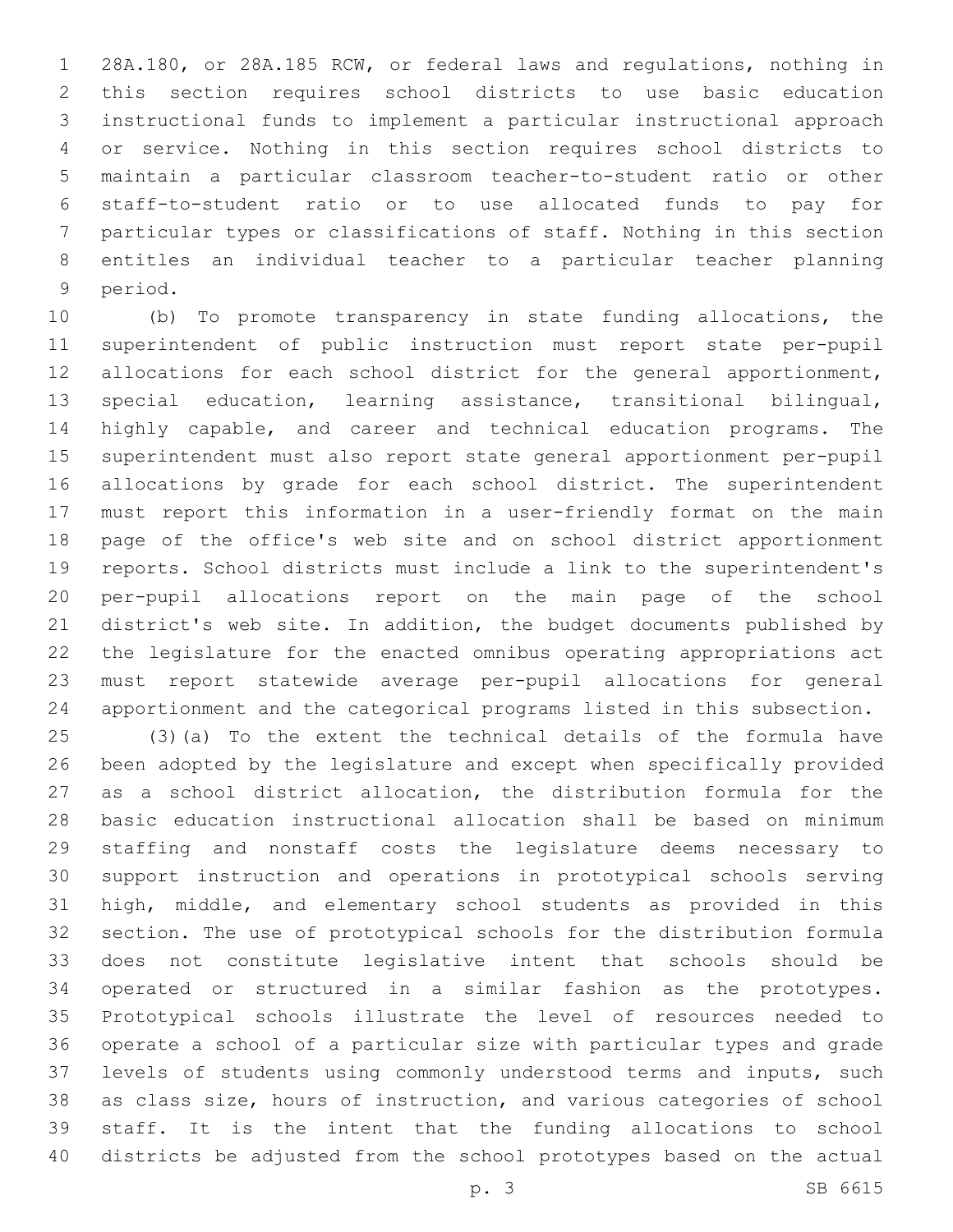number of annual average full-time equivalent students in each grade level at each school in the district and not based on the grade-level configuration of the school to the extent that data is available. The allocations shall be further adjusted from the school prototypes with minimum allocations for small schools and to reflect other factors identified in the omnibus appropriations act.6

 (b) For the purposes of this section, prototypical schools are 8 defined as follows:

9 (i) A prototypical high school has ((six)) five hundred average 10 annual full-time equivalent students in grades nine through twelve;

11 (ii) A prototypical middle school has ((four)) five hundred 12 ((thirty-two)) average annual full-time equivalent students in grades 13 seven and eight; and

14 (iii) A prototypical elementary school has ((four)) five hundred average annual full-time equivalent students in grades kindergarten 16 through six.

 (4)(a)(i) The minimum allocation for each level of prototypical school shall be based on the number of full-time equivalent classroom teachers needed to provide instruction over the minimum required annual instructional hours under RCW 28A.150.220 and provide at least one teacher planning period per school day, and based on the following general education average class size of full-time 23 equivalent students per teacher:

 (A) The following are the minimum allocations that apply until 25 the allocations in (a)(i)(B) of this subsection are phased in:

| 26 | General education  |  |
|----|--------------------|--|
| 27 | average class size |  |
|    |                    |  |
|    |                    |  |
|    |                    |  |
|    |                    |  |
|    |                    |  |
|    |                    |  |

| 34 | General education  |    | High    |
|----|--------------------|----|---------|
| 35 | average class size |    | Poverty |
| 36 | 17.00              |    | 15.00   |
| 37 | 25.00              |    | 22.00   |
| 38 | 25.00              |    | 23.00   |
|    |                    | SВ | 6615    |

(B) No later than the 2025-26 school year: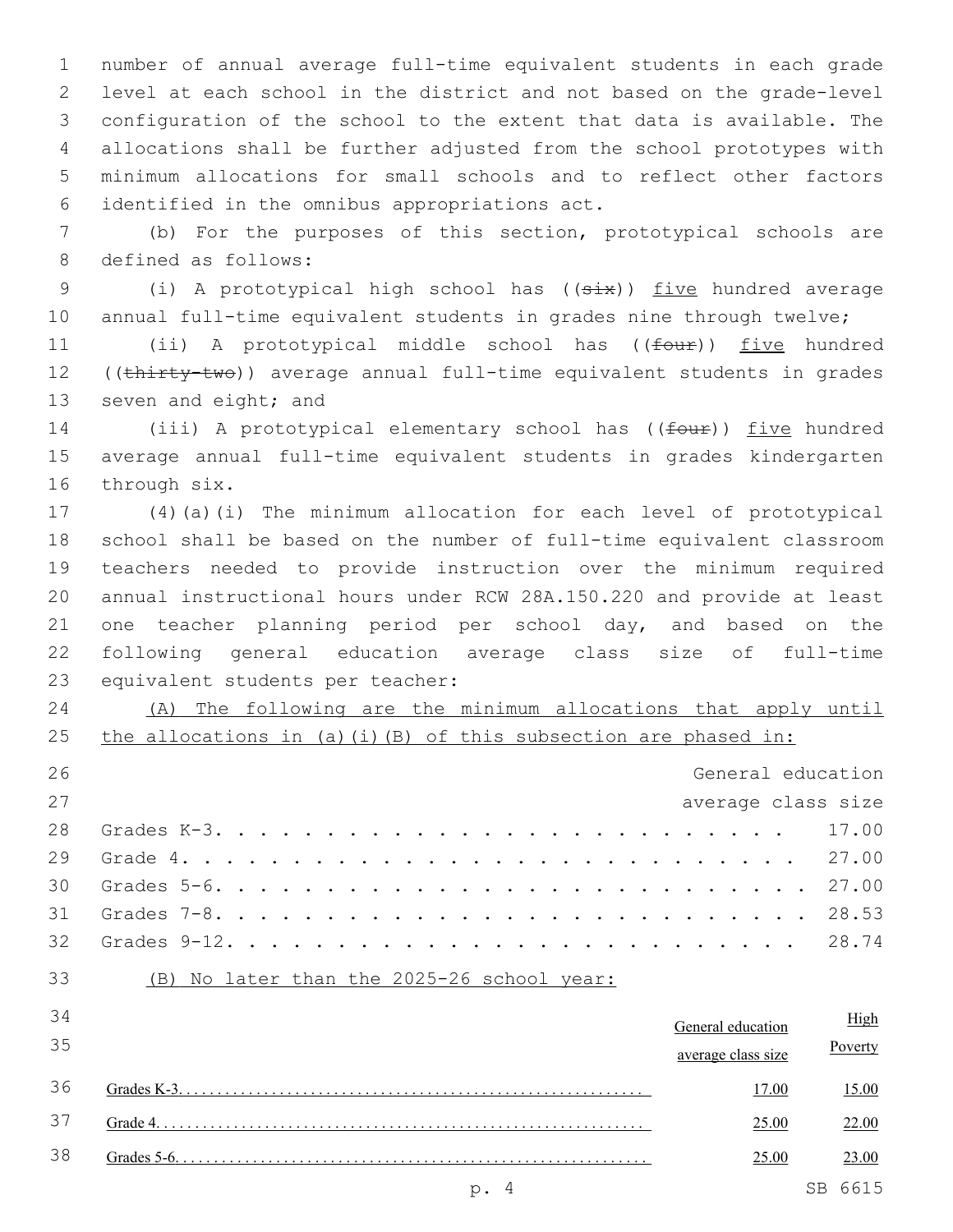|   | 25.00 | 23.00 |
|---|-------|-------|
|   | 25.00 | 23.00 |
| 3 | 19.00 | 19.00 |
| 4 | 16.00 | 16.00 |
|   |       |       |

 For the purposes of this subsection (4)(a)(i)(B), a high poverty school is one in which the three-year rolling average free and reduced-price lunch percentage exceeds fifty percent.

 (ii) The minimum class size allocation for each prototypical high school shall also provide for enhanced funding for class size reduction for two laboratory science classes within grades nine through twelve per full-time equivalent high school student multiplied by a laboratory science course factor of 0.0833, based on the number of full-time equivalent classroom teachers needed to provide instruction over the minimum required annual instructional hours in RCW 28A.150.220, and providing at least one teacher planning 16 period per school day:

| 17 |  |  |  |  |  |  |  |  |  |  |  |  | Laboratory science |
|----|--|--|--|--|--|--|--|--|--|--|--|--|--------------------|
| 18 |  |  |  |  |  |  |  |  |  |  |  |  | average class size |
|    |  |  |  |  |  |  |  |  |  |  |  |  |                    |

 (b)(i) Beginning September 1, 2019, funding for average K-3 class sizes in this subsection (4) may be provided only to the extent of, and proportionate to, the school district's demonstrated actual class 23 size in grades  $K-3$ , up to the funded class sizes.

 (ii) The office of the superintendent of public instruction shall develop rules to implement this subsection (4)(b).

 (c)(i) The minimum allocation for each prototypical middle and high school shall also provide for full-time equivalent classroom teachers based on the following number of full-time equivalent students per teacher in career and technical education:

| 30 | Career and technical                                    |
|----|---------------------------------------------------------|
| 31 | education average                                       |
| 32 | class size                                              |
| 33 | Approved career and technical education offered at      |
| 34 | the middle school and high school level. 23.00          |
| 35 | Skill center programs meeting the standards established |
| 36 | by the office of the superintendent of public           |
| 37 |                                                         |
|    |                                                         |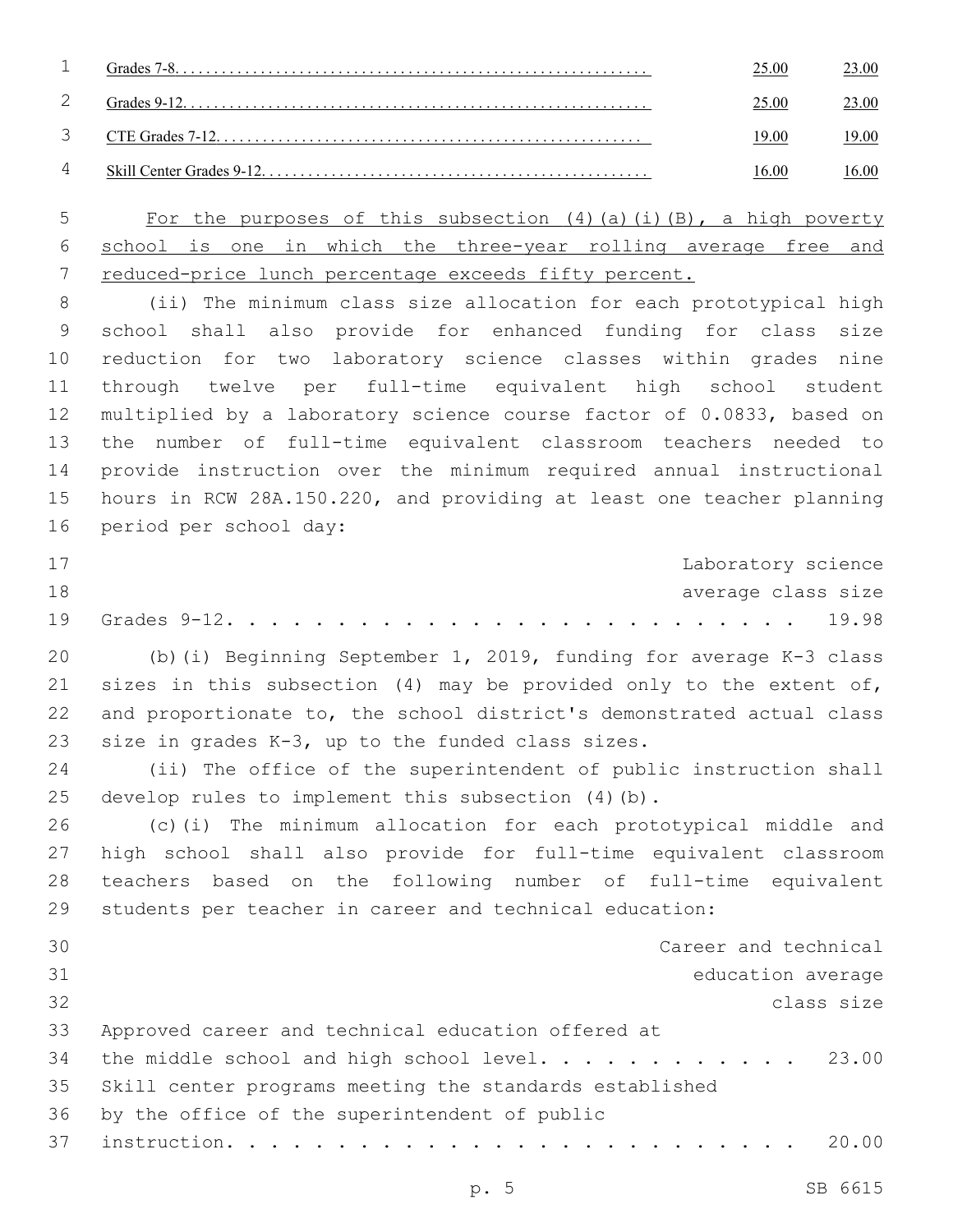| 1              | (ii) Funding allocated under this subsection (4) (c) is subject to             |                                     |                  |           |
|----------------|--------------------------------------------------------------------------------|-------------------------------------|------------------|-----------|
| 2              | RCW 28A.150.265.                                                               |                                     |                  |           |
| 3              | In addition, the omnibus appropriations act shall at a<br>(d)                  |                                     |                  |           |
| $\overline{4}$ | minimum specify:                                                               |                                     |                  |           |
| 5              | (i) A high-poverty average class size in schools where more than               |                                     |                  |           |
| 6              | fifty percent of the students are eligible for free and reduced-price          |                                     |                  |           |
| 7              | meals; and                                                                     |                                     |                  |           |
| $8\,$          | (ii) A specialty average class size for advanced placement and                 |                                     |                  |           |
| $\overline{9}$ | international baccalaureate courses.                                           |                                     |                  |           |
| 10             | (5) The minimum allocation for each level of prototypical school               |                                     |                  |           |
| 11             | shall include allocations for the following types of staff                     |                                     |                  | in        |
| 12             | addition to classroom teachers:                                                |                                     |                  |           |
| 13             | The following are the minimum allocations that apply until<br>(a)              |                                     |                  |           |
| 14             | the allocations in (b) of this subsection are phased in:                       |                                     |                  |           |
| 15             |                                                                                | Elementary                          | Middle           | High      |
| 16             |                                                                                | School                              | School           | School    |
| 17             | Principals, assistant principals, and other certificated building-level        |                                     |                  |           |
| 18             |                                                                                | ((1.253))                           | ((1.353))        | ((1.880)) |
| 19             |                                                                                | 1.566                               | 1.566            | 1.566     |
| 20             | Teacher-librarians, a function that includes information literacy, technology, |                                     |                  |           |
| 21             |                                                                                | ((0.663))                           | ((0.519))        | ((0.523)) |
| 22             |                                                                                | 0.829                               | 0.601            | 0.436     |
| 23             | Health and social services:                                                    |                                     |                  |           |
| 24             |                                                                                | $((0.076))$ $((0.060))$ $((0.096))$ |                  |           |
| 25             |                                                                                | 0.095                               | 0.069            | 0.080     |
| 26             |                                                                                | ((0.042))                           | ((0.006))        | ((0.015)) |
| 27             |                                                                                | 0.053                               | 0.007            | 0.013     |
| 28             |                                                                                | ((0.017))                           | 0.002            | ((0.007)) |
| 29             |                                                                                | 0.021                               |                  | 0.006     |
| 30             |                                                                                |                                     |                  |           |
| 31             | ((Guidanee)) School counselors, a function that includes parent outreach and   |                                     |                  |           |
| 32             |                                                                                | ((0.493))                           | ((1.216))        | ((2.539)) |
|                |                                                                                | 0.616                               | 1.407            | 2.116     |
| 33             | ((Teaching assistance)) Paraeducators, including any aspect of educational     |                                     |                  |           |
| 34             | instructional services provided by classified employees.                       | ((0.936))                           | $((\theta.700))$ | ((0.652)) |
| 35             |                                                                                | 1.170                               | 0.810            | 0.543     |
| 36             |                                                                                | ((2.012))                           | ((2.325))        | ((3.269)) |
| 37             |                                                                                | 2.515                               | 2.691            | 2.724     |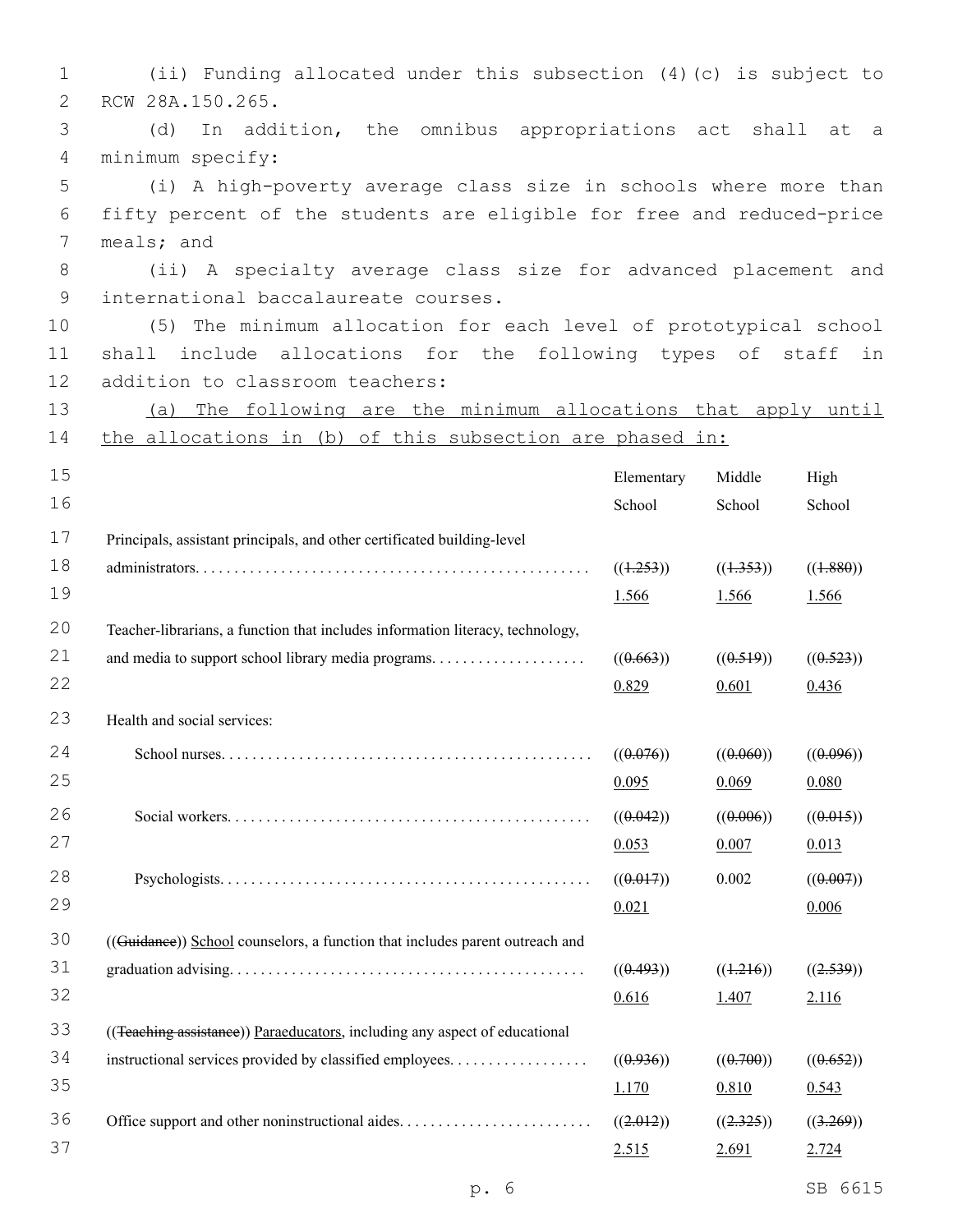| 1  |                                                                                | ((1.657))    | ((1.942)) | ((2.965))    |
|----|--------------------------------------------------------------------------------|--------------|-----------|--------------|
| 2  |                                                                                | 2.071        | 2.248     | 2.471        |
| 3  | Classified staff providing student and staff safety                            | ((0.079))    | ((0.092)) | ((0.141))    |
| 4  |                                                                                | 0.099        | 0.106     | 0.118        |
| 5  |                                                                                | ((0.0825))   | 0.00      | 0.00         |
| 6  |                                                                                | 0.103        |           |              |
| 7  | than the<br>$2022 - 23$<br>later<br>(b)<br>No                                  | school year, | and       | until<br>the |
| 8  | allocations in (c) of this subsection are phased in:                           |              |           |              |
| 9  |                                                                                | Elementary   | Middle    | High         |
| 10 |                                                                                | School       | School    | School       |
| 11 | Principals, assistant principals, and other certificated building-level        |              |           |              |
| 12 |                                                                                | <u>1.667</u> | 1.667     | 1.677        |
| 13 | Teacher-librarians, a function that includes information literacy, technology, |              |           |              |
| 14 |                                                                                | 0.829        | 0.601     | 0.436        |
| 15 | Health and social services:                                                    |              |           |              |
| 16 |                                                                                | 0.731        | 1.028     | 0.687        |
| 17 |                                                                                | 0.389        | 0.102     | 0.106        |
| 18 |                                                                                | 0.130        | 0.028     | 0.041        |
| 19 | School counselors, a function that includes parent outreach and graduation     |              |           |              |
| 20 |                                                                                | 0.625        | 2.315     | 2.917        |
| 21 | Paraeducators, including any aspect of educational instructional services      |              |           |              |
| 22 |                                                                                | 1.170        | 0.810     | 0.543        |
| 23 |                                                                                | 2.515        | 2.691     | 2.724        |
| 24 |                                                                                | 2.071        | 2.248     | 2.471        |
| 25 | Classified staff providing student and staff safety                            | 0.988        | 0.810     | 1.083        |
| 26 |                                                                                | 1.250        | 1.157     | 0.833        |
| 27 |                                                                                | 1.250        | 1.157     | 0.833        |
| 28 | (c) No later than the 2025-26 school year:                                     |              |           |              |
| 29 |                                                                                | Elementary   | Middle    | High         |
| 30 |                                                                                | School       | School    | School       |
| 31 | Principals, assistant principals, and other certificated building-level        |              |           |              |
| 32 |                                                                                | <u>1.667</u> | 1.677     | 1.667        |
| 33 | Teacher-librarians, a function that includes information literacy, technology, |              |           |              |
| 34 |                                                                                | 1.250        | 1.157     | 0.833        |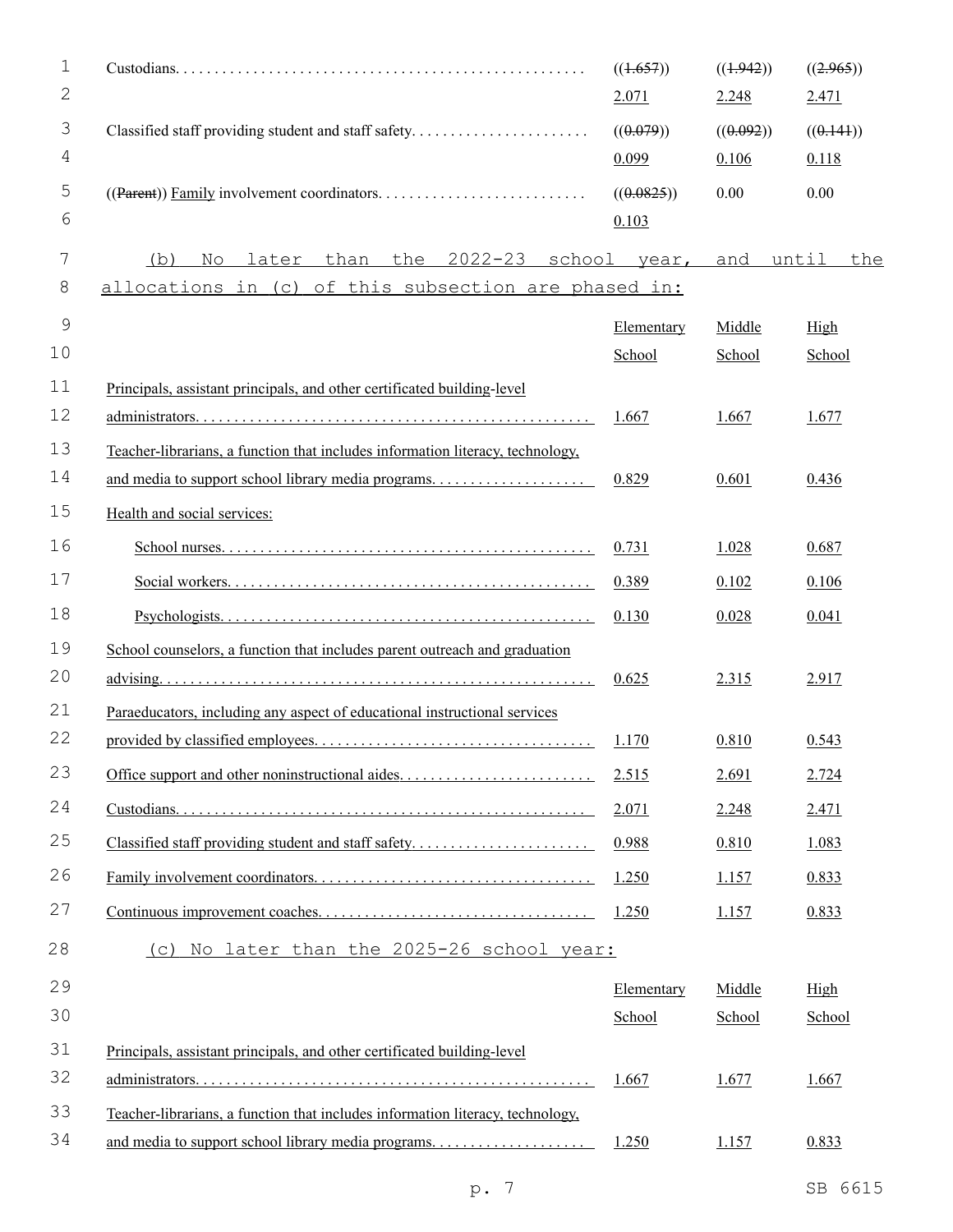| 1             | Health and social services:                                                |       |       |                            |
|---------------|----------------------------------------------------------------------------|-------|-------|----------------------------|
| $\mathbf{2}$  |                                                                            | 0.713 | 1.028 | 0.687                      |
| 3             |                                                                            | 0.389 | 0.102 | 0.106                      |
| 4             |                                                                            | 0.130 | 0.028 | 0.041                      |
| 5             | School counselors, a function that includes parent outreach and graduation |       |       |                            |
| 6             |                                                                            | 0.625 | 2.315 | 2.917                      |
| 7             | Paraeducators, including any aspect of educational instructional services  |       |       |                            |
| $8\,$         |                                                                            | 2.500 | 1.157 | 0.833                      |
| $\mathcal{G}$ |                                                                            | 3.750 | 4.051 | 2.917                      |
| 10            |                                                                            | 2.125 | 2.315 | 2.500                      |
| 11            |                                                                            | 0.988 | 0.810 | 1.083                      |
| 12            |                                                                            | 1.250 | 1.157 | 0.833                      |
| 13            |                                                                            | 1.250 | 1.157 | 0.833                      |
| 14            | (6) (a) The minimum staffing allocation for each school district           |       |       |                            |
| 15            | to provide district-wide support services shall be allocated per           |       |       |                            |
| 16            | ((one thousand)) five hundred annual average full-time equivalent          |       |       |                            |
| 17            | students in grades K-12 as follows:                                        |       |       |                            |
| 18            | (i) The following are the minimum allocations that apply until             |       |       |                            |
| 19            | the allocations in (a) (ii) of this subsection are phased in:              |       |       |                            |
| 20            |                                                                            |       |       | Staff per $((1, 000))$ 500 |
| 21            |                                                                            |       |       | K-12 students              |
| 22            |                                                                            |       |       |                            |
| 23            | Facilities, maintenance, and grounds. ( $(\text{1.813})$ ) 0.907           |       |       |                            |
| 24            | Warehouse, laborers, and mechanics. ( $(\theta.332)$ ) 0.166               |       |       |                            |
| 25            | (ii) No later than the 2025-26 school year:                                |       |       |                            |
| 26            |                                                                            |       |       | Staff per 500              |
| 27            |                                                                            |       |       | K-12 students              |
| 28            |                                                                            |       |       |                            |
| 29            | Facilities, maintenance, and grounds. 2.000                                |       |       |                            |
| 30            | Marehouse, laborers, and mechanics. 0.950                                  |       |       |                            |
| 31            | The minimum allocation of staff units for each school<br>(b)               |       |       |                            |
| 32            | district to support certificated and classified staffing of central        |       |       |                            |
| 33            | administration shall be 5.30 percent of the staff units generated          |       |       |                            |
| 34            | under subsections $(4)(a)$ and $(5)$ of this section and $(a)$ of this     |       |       |                            |
| 35            | subsection.                                                                |       |       |                            |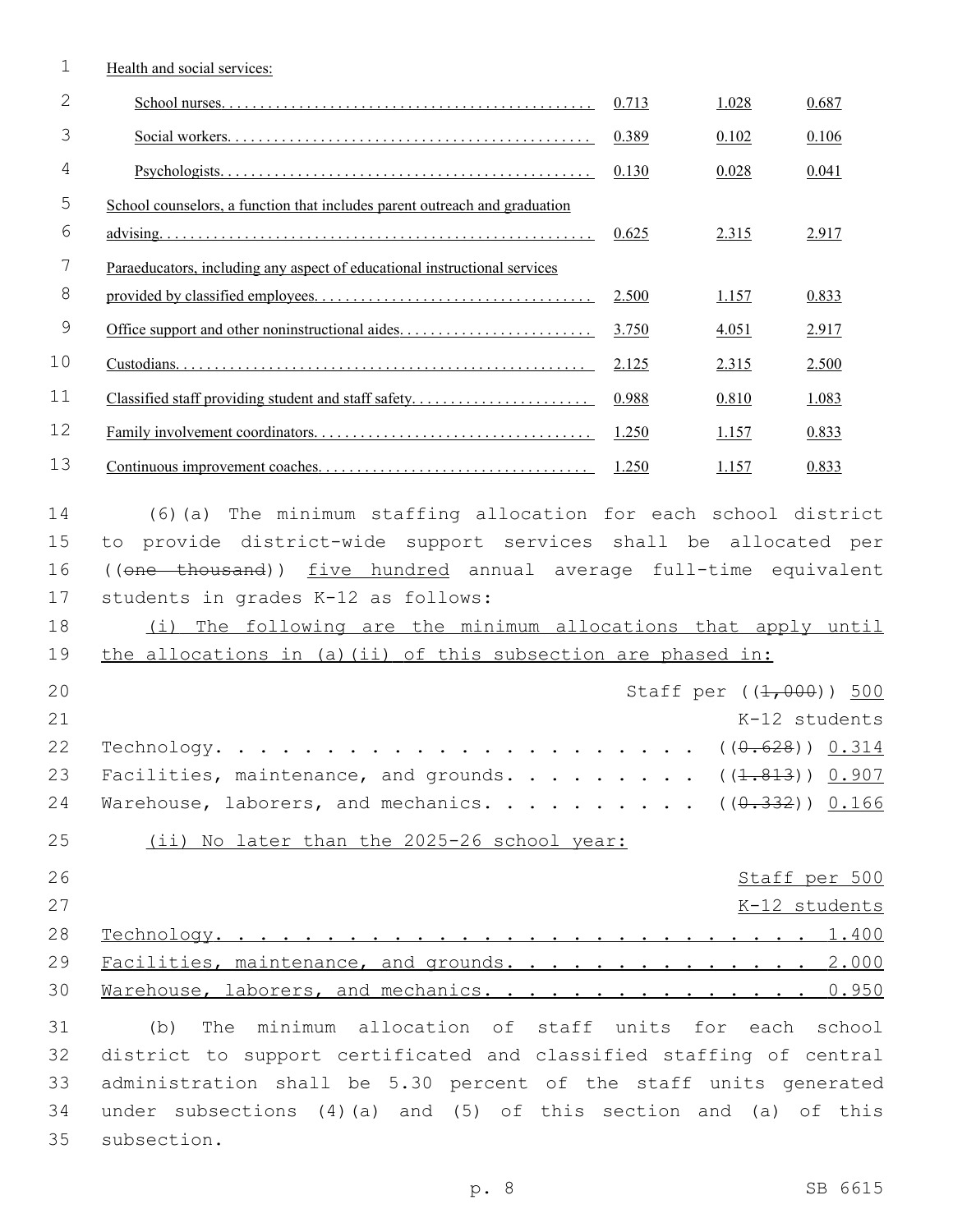(7) The distribution formula shall include staffing allocations to school districts for career and technical education and skill center administrative and other school-level certificated staff, as 4 specified in the omnibus appropriations act.

 (8)(a) Except as provided in (b) of this subsection, the minimum allocation for each school district shall include allocations per annual average full-time equivalent student for the following materials, supplies, and operating costs as provided in the 2017-18 school year, after which the allocations shall be adjusted annually for inflation as specified in the omnibus appropriations act:

| 11 | Per annual average                                          |
|----|-------------------------------------------------------------|
| 12 | full-time equivalent student                                |
| 13 | in grades K-12                                              |
| 14 | \$130.76                                                    |
| 15 | \$355.30<br>Utilities and insurance.                        |
| 16 | \$140.39<br>Curriculum and textbooks.                       |
| 17 | \$278.05                                                    |
| 18 | \$20.00                                                     |
| 19 | Instructional professional development for certificated and |
| 20 | \$21.71                                                     |
| 21 | \$176.01                                                    |
| 22 | \$121.94<br>Security and central office administration.     |

 (b) In addition to the amounts provided in (a) of this subsection, beginning in the 2014-15 school year, the omnibus appropriations act shall provide the following minimum allocation for each annual average full-time equivalent student in grades nine through twelve for the following materials, supplies, and operating 28 costs, to be adjusted annually for inflation:

| 29 | Per annual average                                          |
|----|-------------------------------------------------------------|
| 30 | full-time equivalent student                                |
| 31 | in grades 9-12                                              |
| 32 |                                                             |
| 33 |                                                             |
| 34 |                                                             |
| 35 |                                                             |
| 36 | Instructional professional development for certificated and |
|    |                                                             |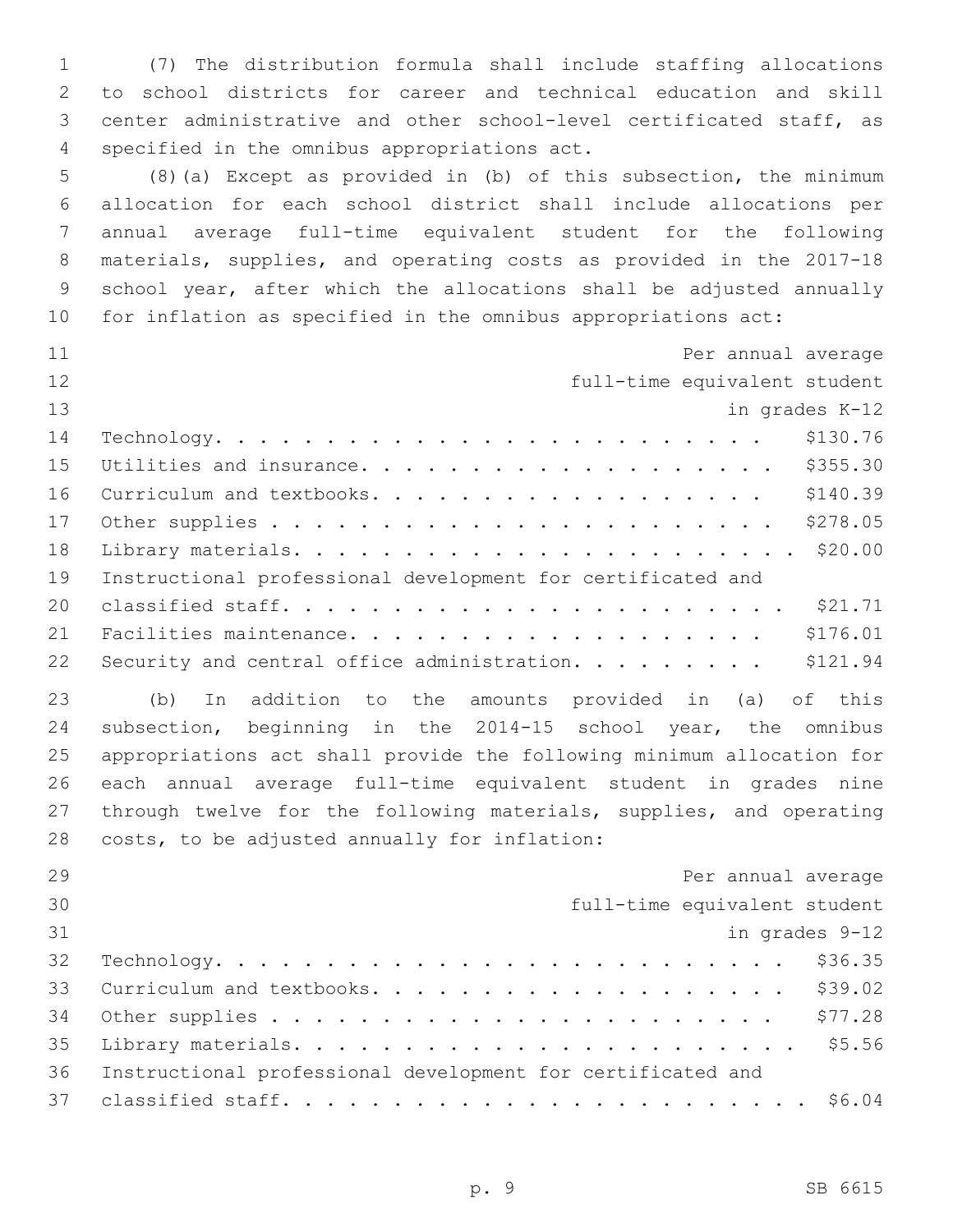(9) In addition to the amounts provided in subsection (8) of this section and subject to RCW 28A.150.265, the omnibus appropriations act shall provide an amount based on full-time equivalent student 4 enrollment in each of the following:

 (a) Exploratory career and technical education courses for 6 students in grades seven through twelve;

 (b) Preparatory career and technical education courses for 8 students in grades nine through twelve offered in a high school; and (c) Preparatory career and technical education courses for

students in grades eleven and twelve offered through a skill center.

 (10) In addition to the allocations otherwise provided under this section, amounts shall be provided to support the following programs 13 and services:

 (a)(i) To provide supplemental instruction and services for students who are not meeting academic standards through the learning assistance program under RCW 28A.165.005 through 28A.165.065, allocations shall be based on the district percentage of students in grades K-12 who were eligible for free or reduced-price meals in the prior school year. The minimum allocation for the program shall provide for each level of prototypical school resources to provide, on a statewide average, 2.3975 hours per week in extra instruction with a class size of fifteen learning assistance program students per 23 teacher.

 (ii) In addition to funding allocated under (a)(i) of this subsection, to provide supplemental instruction and services for students who are not meeting academic standards in qualifying schools. A qualifying school means a school in which the three-year rolling average of the prior year total annual average enrollment that qualifies for free or reduced-price meals equals or exceeds fifty percent or more of its total annual average enrollment. The minimum allocation for this additional high poverty-based allocation must provide for each level of prototypical school resources to provide, on a statewide average, 1.1 hours per week in extra instruction with a class size of fifteen learning assistance program students per teacher, under RCW 28A.165.055, school districts must distribute the high poverty-based allocation to the schools that 37 generated the funding allocation.

 (b)(i) To provide supplemental instruction and services for students whose primary language is other than English, allocations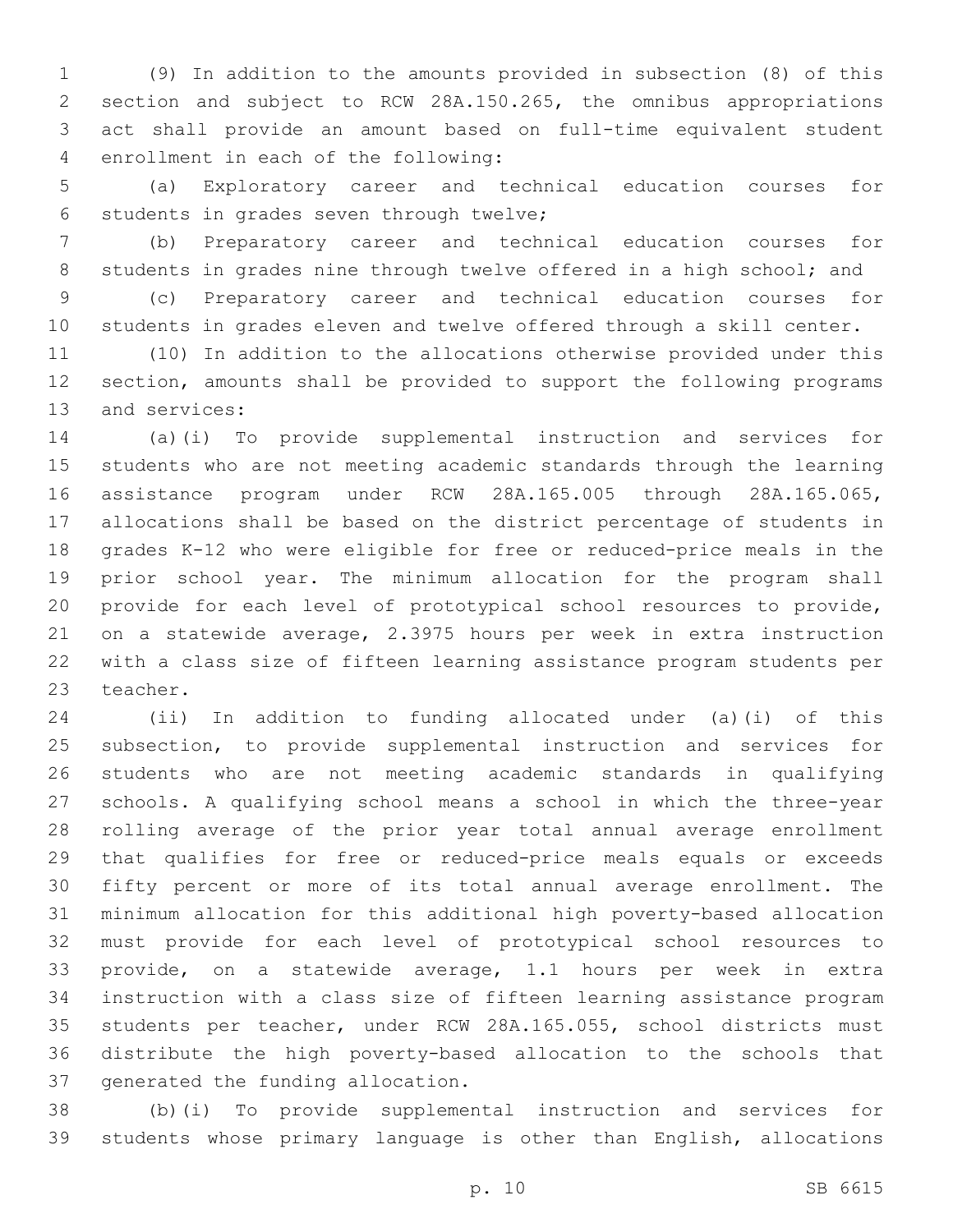shall be based on the head count number of students in each school who are eligible for and enrolled in the transitional bilingual instruction program under RCW 28A.180.010 through 28A.180.080. The minimum allocation for each level of prototypical school shall provide resources to provide, on a statewide average, 4.7780 hours per week in extra instruction for students in grades kindergarten through six and 6.7780 hours per week in extra instruction for students in grades seven through twelve, with fifteen transitional bilingual instruction program students per teacher. Notwithstanding other provisions of this subsection (10), the actual per-student allocation may be scaled to provide a larger allocation for students needing more intensive intervention and a commensurate reduced allocation for students needing less intensive intervention, as 14 detailed in the omnibus appropriations act.

 (ii) To provide supplemental instruction and services for students who have exited the transitional bilingual program, allocations shall be based on the head count number of students in each school who have exited the transitional bilingual program within the previous two years based on their performance on the English proficiency assessment and are eligible for and enrolled in the transitional bilingual instruction program under RCW 28A.180.040(1)(g). The minimum allocation for each prototypical school shall provide resources to provide, on a statewide average, 3.0 hours per week in extra instruction with fifteen exited students 25 per teacher.

 (c) To provide additional allocations to support programs for highly capable students under RCW 28A.185.010 through 28A.185.030, allocations shall be based on 5.0 percent of each school district's full-time equivalent basic education enrollment. The minimum allocation for the programs shall provide resources to provide, on a statewide average, 2.1590 hours per week in extra instruction with fifteen highly capable program students per teacher.

33 (11) The allocations under subsections  $(4)$   $(a)$ ,  $(5)$ ,  $(6)$ , and  $(8)$  of this section shall be enhanced as provided under RCW 28A.150.390 on an excess cost basis to provide supplemental instructional 36 resources for students with disabilities.

 (12)(a) For the purposes of allocations for prototypical high schools and middle schools under subsections (4) and (10) of this section that are based on the percent of students in the school who are eligible for free and reduced-price meals, the actual percent of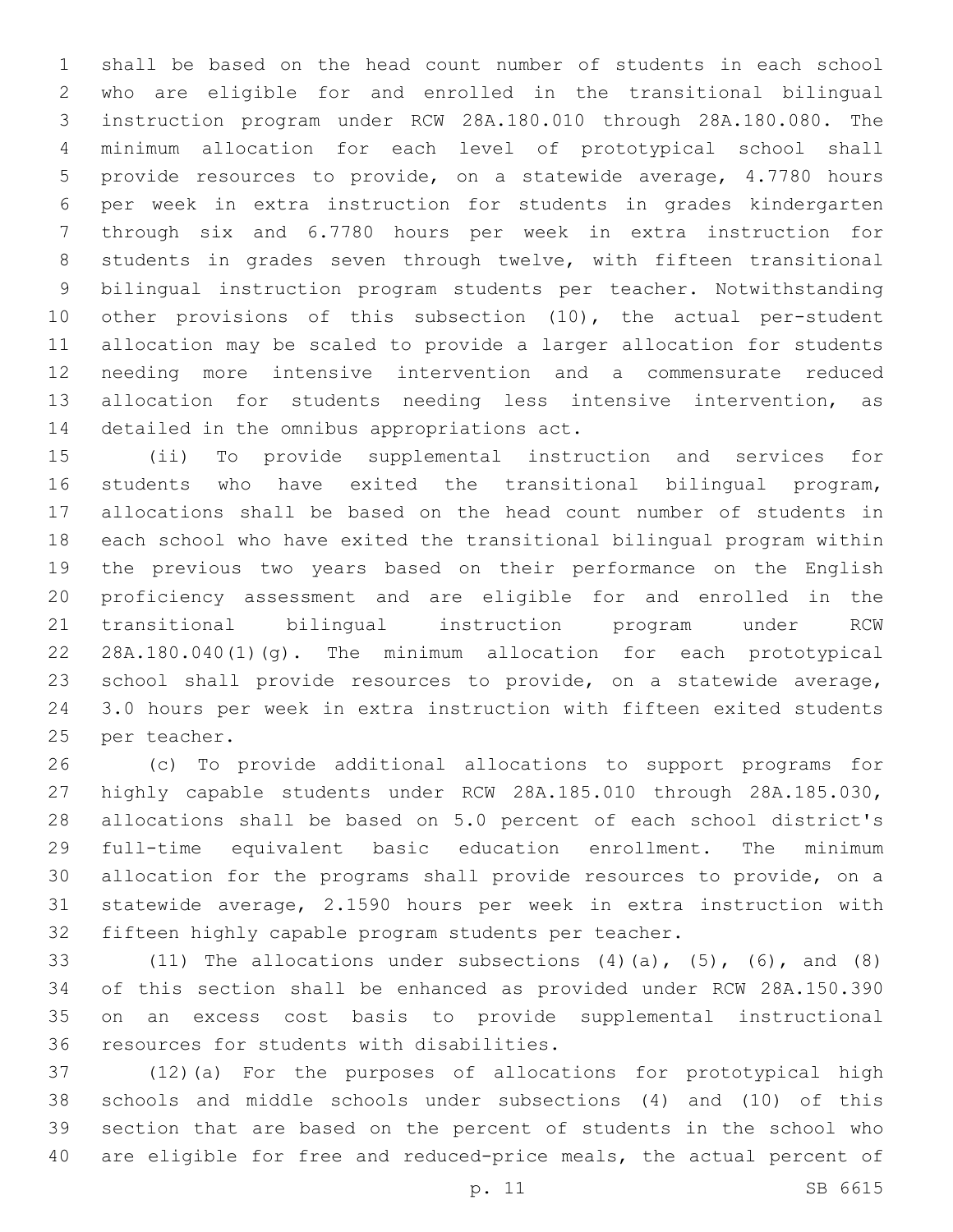such students in a school shall be adjusted by a factor identified in the omnibus appropriations act to reflect underreporting of free and reduced-price meal eligibility among middle and high school students.

 (b) Allocations or enhancements provided under subsections (4), (7), and (9) of this section for exploratory and preparatory career and technical education courses shall be provided only for courses approved by the office of the superintendent of public instruction 8 under chapter 28A.700 RCW.

 (13)(a) This formula for distribution of basic education funds shall be reviewed biennially by the superintendent and governor. The recommended formula shall be subject to approval, amendment or 12 rejection by the legislature.

 (b) In the event the legislature rejects the distribution formula recommended by the governor, without adopting a new distribution formula, the distribution formula for the previous school year shall 16 remain in effect.

 (c) The enrollment of any district shall be the annual average number of full-time equivalent students and part-time students as provided in RCW 28A.150.350, enrolled on the first school day of each month, including students who are in attendance pursuant to RCW 28A.335.160 and 28A.225.250 who do not reside within the servicing school district. The definition of full-time equivalent student shall be determined by rules of the superintendent of public instruction and shall be included as part of the superintendent's biennial budget request. The definition shall be based on the minimum instructional hour offerings required under RCW 28A.150.220. Any revision of the present definition shall not take effect until approved by the house ways and means committee and the senate ways and means committee.

 (d) The office of financial management shall make a monthly review of the superintendent's reported full-time equivalent students in the common schools in conjunction with RCW 43.62.050.

 **Sec. 3.** RCW 28A.150.415 and 2019 c 387 s 3 are each amended to 33 read as follows:

 (1) Beginning with the 2018-19 school year, the legislature shall begin phasing in funding for professional learning days for certificated instructional staff. At a minimum, the state must 37 allocate funding for:

(a) One professional learning day in the 2018-19 school year;